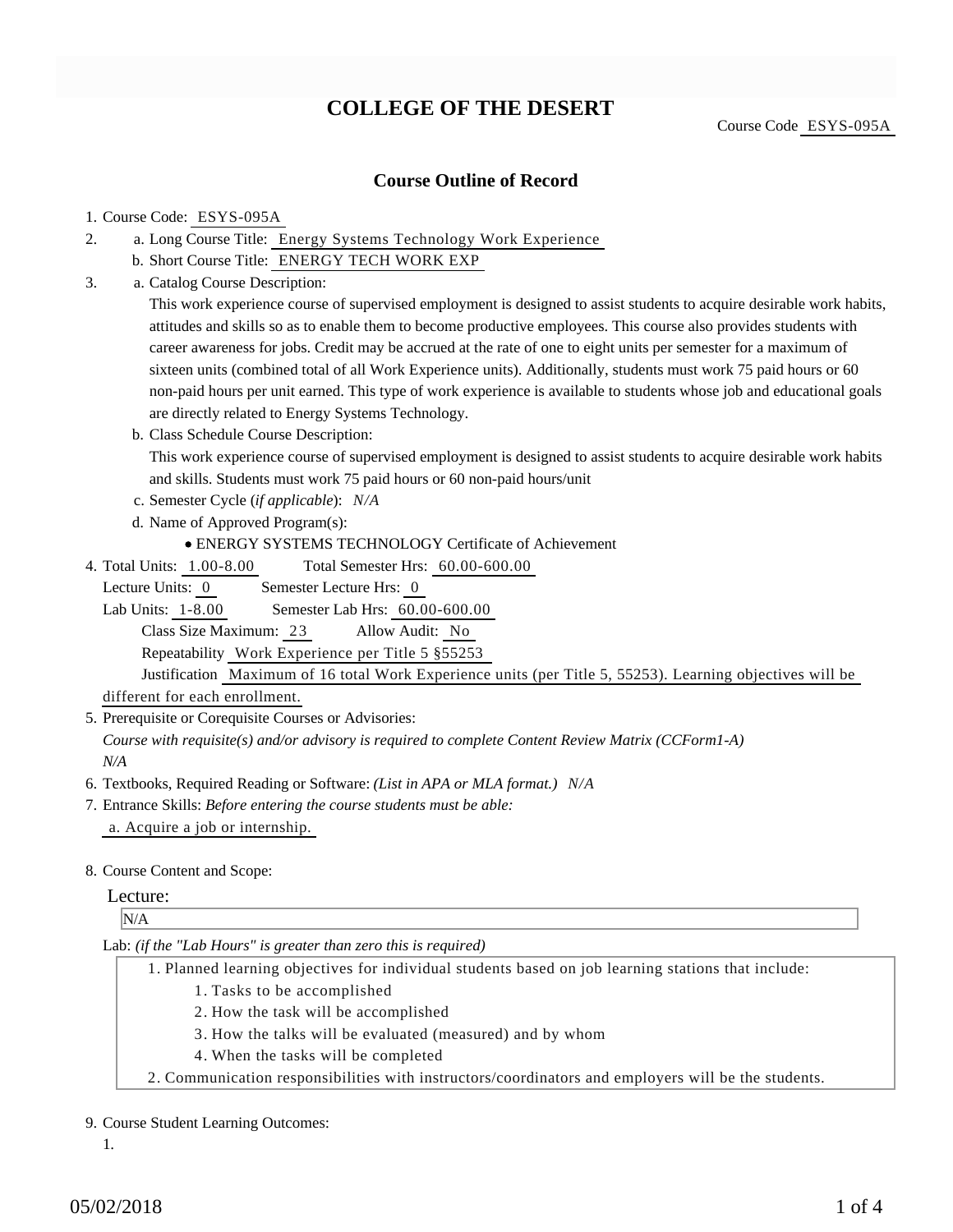ESYS 095A-Energy Systems Technology Work Experience

Given the task of writing three learning objectives based on work related duties, demonstrate competent and appropriate completion of each objective which increases performance, improves efficiency and enhances skills in the workplace.

2.

Given normal tasks based on actual working conditions, demonstrate competent and appropriate employment soft skills.

- 10. Course Objectives: Upon completion of this course, students will be able to:
	- a. Demonstrate employment skills under actual working conditions.
	- b. Apply career goals of classroom theory to real life experience.
	- c. Demonstrate an increase in self-identity and confidence as a worker through individual attention given by instructor/coordinators and employers.
	- d. Demonstrate an understanding of their own abilities in the work environment.
	- e. Explain an understanding of human relations.
	- f. Demonstrate an understanding of how to approach the job market.
	- g. Apply work experience education on future job applications.
	- h. Develop new or expanded job objectives each semester of enrollment.
- 11. Methods of Instruction: *(Integration: Elements should validate parallel course outline elements)* Other Methods:

a. Conferences with students. b. Development of measurable learning objectives with the employer/supervisor that are specific to the job. c. Development of a training agreement between the employer and student.

12. Assignments: (List samples of specific activities/assignments students are expected to complete both in and outside of class.) In Class Hours: 0

Outside Class Hours: 0

-

- a. In-class Assignments
- b. Out-of-class Assignments
	- 1. Development of measurable learning objectives with the employer/supervisor that are specific to the job.
	- 2. Confer with instructor/coordinator on final learning objectives.
	- Arrange appointment to meet together with the employer/supervisor and instructor/coordinator to 3. discuss objectives and other issues and to sign the training agreement.
	- 4. Reflection paper (length and content to be determined).
	- 5. Self-evaluation by the student based on the training agreement.
- 13. Methods of Evaluating Student Progress: The student will demonstrate proficiency by:
	- Other

a. Hours worked. b. Performance on the learning objectives. c. Attendance at scheduled conferences and orientation. e. Completion and timelines of paperwork f. On-site visit by the instructor/coordinator.

- 14. Methods of Evaluating: Additional Assessment Information:
- 15. Need/Purpose/Rationale -- All courses must meet one or more CCC missions.
	- PO Career and Technical Education Apply critical thinking skills to execute daily duties in their area of employment. IO - Personal and Professional Development

Self-evaluate knowledge, skills, and abilities.